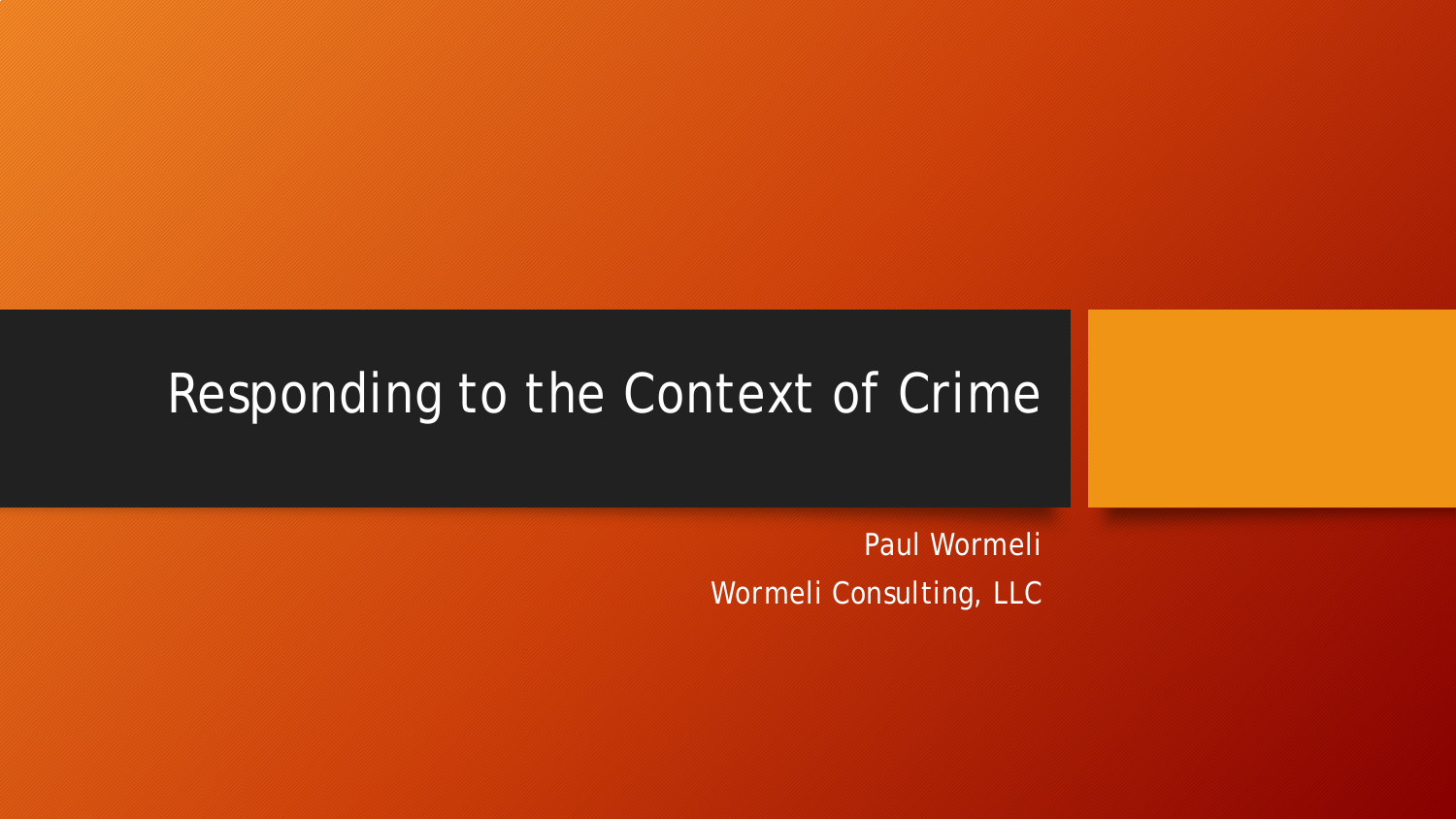# The times they are achangin'

-Bob Dylan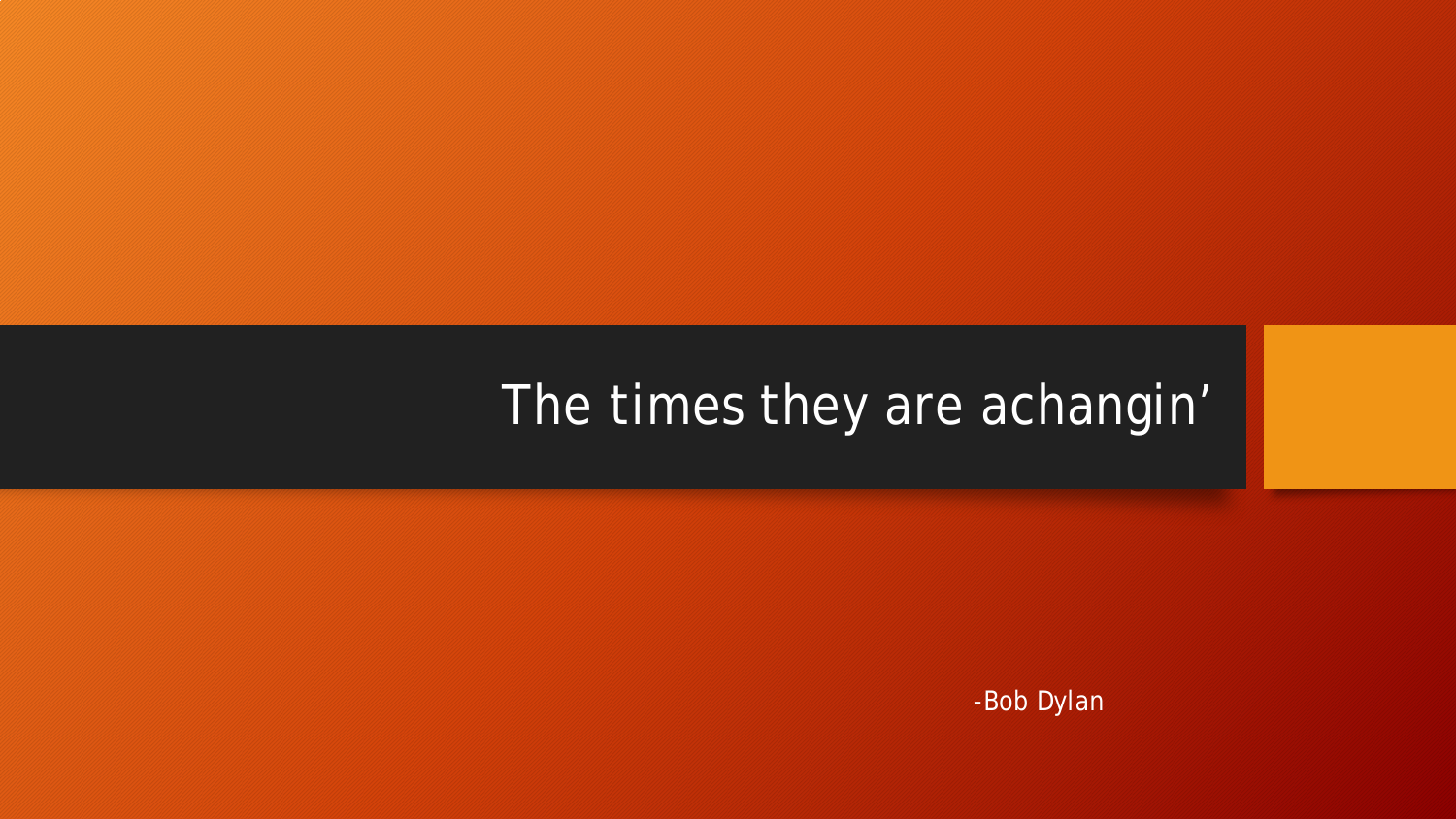### 2. Overarching Recommendation

**"The President should promote programs that take a comprehensive and inclusive look at communitybased initiatives that address the core issues of poverty, education, health, and safety."** 

> Final Report of the President's Task Force on 21st Century Policing, May, 2015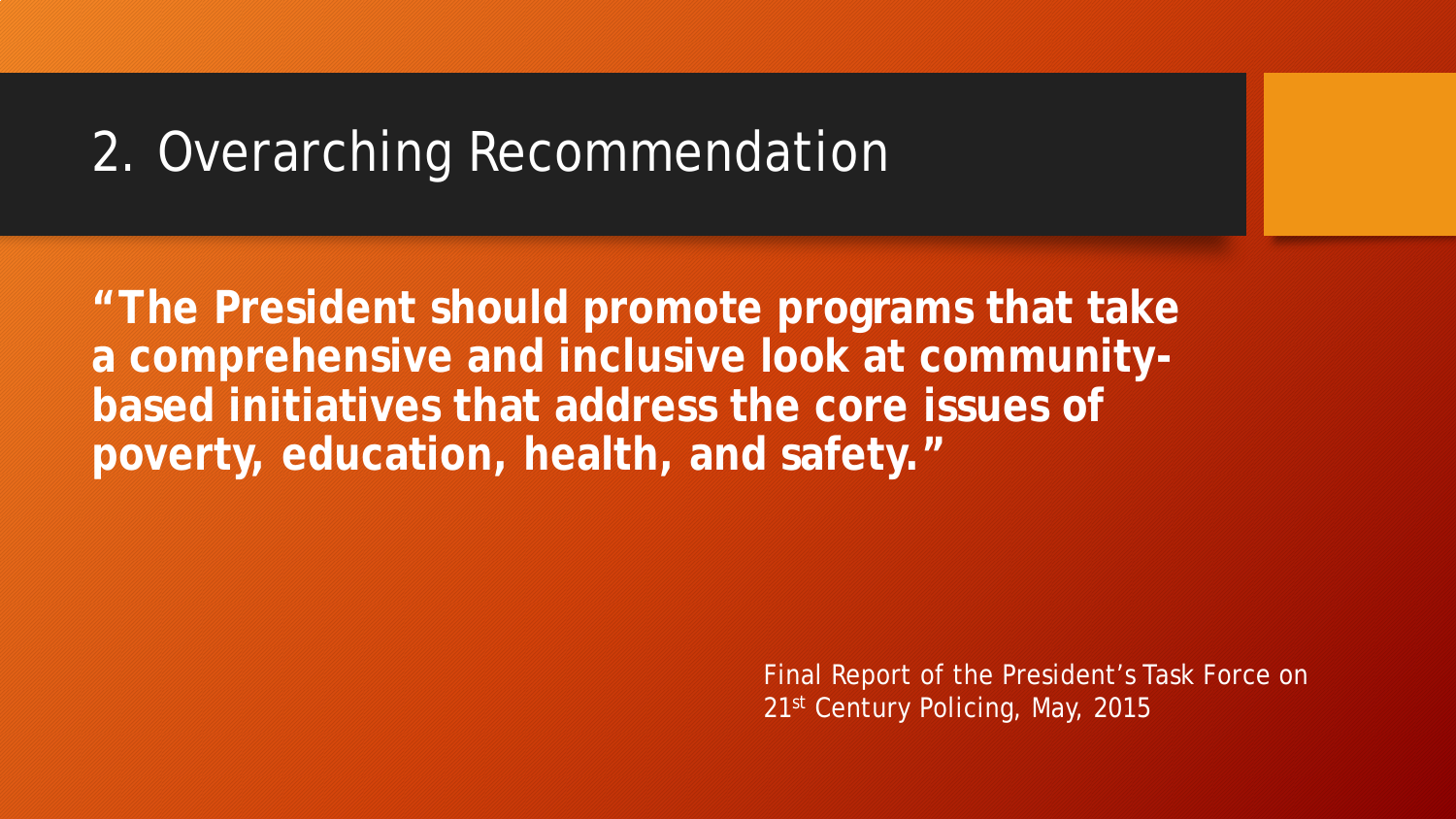# Lessons from research on policing

- Effective crime prevention is best achieved with proactivity
- We cannot arrest our way out of crime
- Focus on places, not just people
- Favor tailored, problem-oriented interventions and deployments
- Offender-based tactics, targeted approaches are the most useful
- Community support is essential
- Strategize to optimize the adoption and use of technology
- A well-functioning crime analysis unit is critical
- Match training, supervision, rewards, agency infrastructure and leadership to achieving strategic goals

*Cynthia Lum, Chris Koper, and Daniel Nagin, Police Chief, July 2017*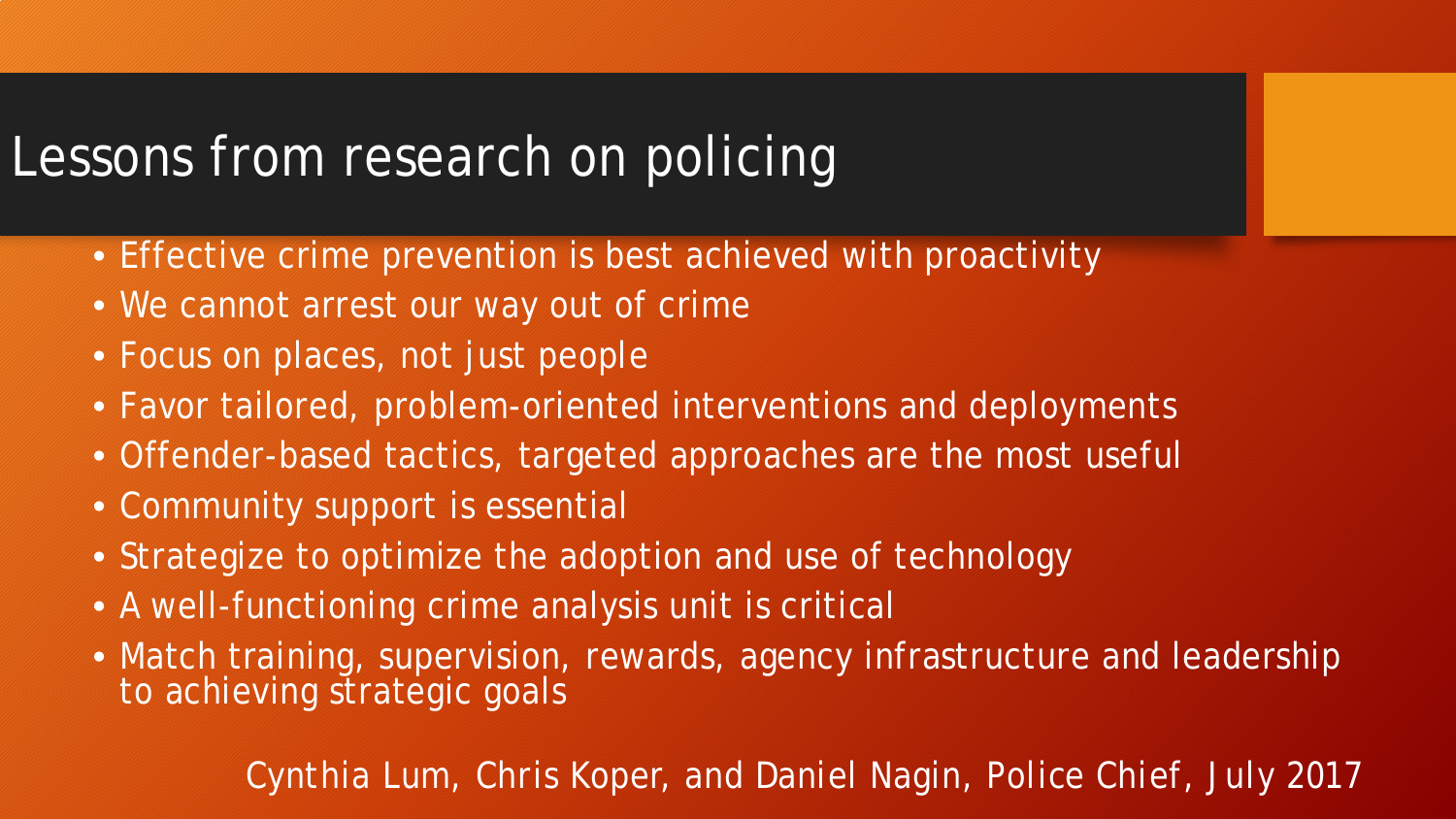# The new purpose of policing

# …to ensure neighborhood wellness

Crime Indicators Working Group, for the Bureau of Justice Statistics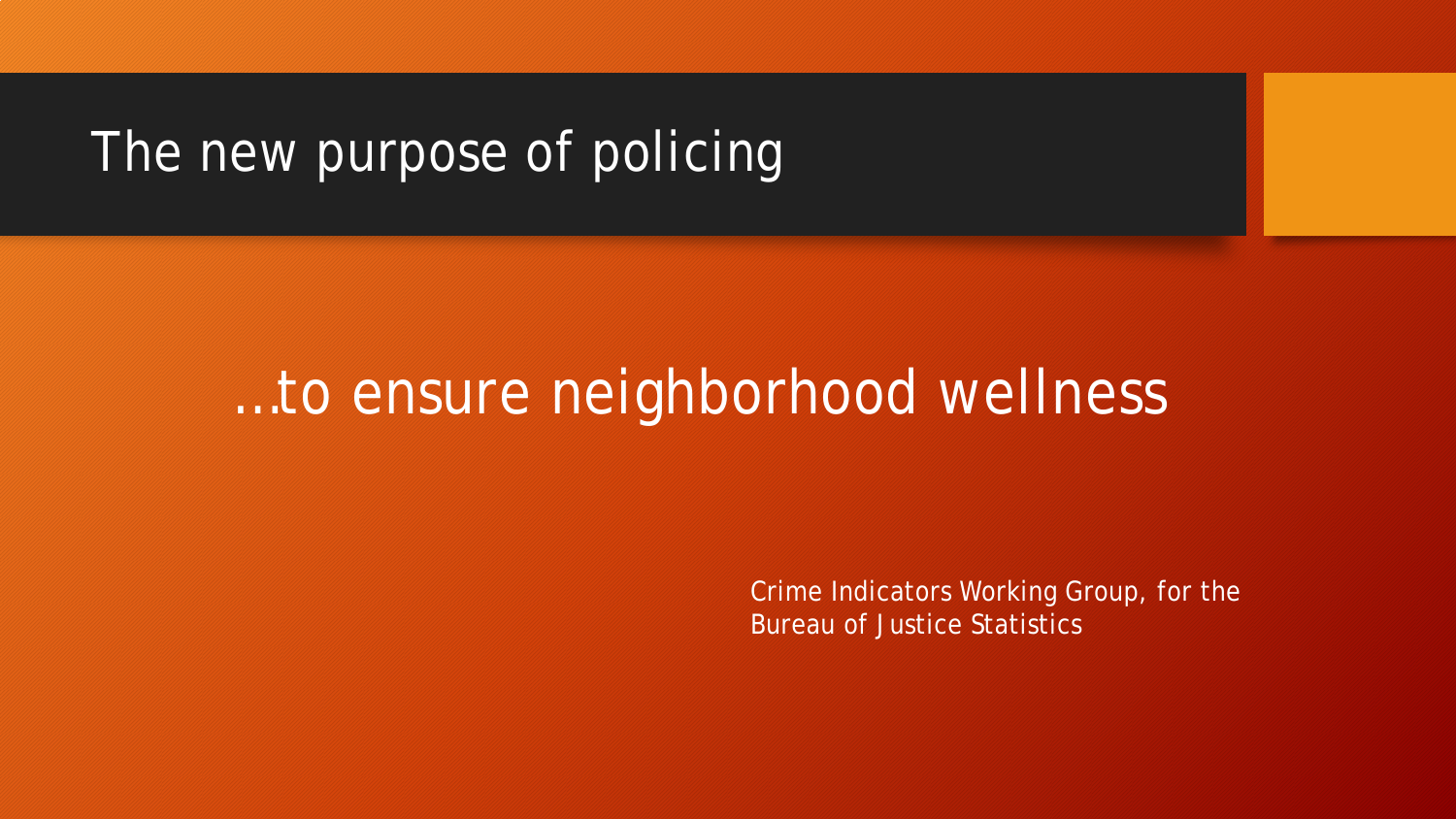### Live Well San Diego Vision

# **BUILDING BETTER HEALTH**

**Improving the health of residents and supporting healthy choices** **Ensuring residents are protected from crime and abuse, neighborhoods are safe, and communities are resilient to disasters and emergencies**

**LIVING** 

**SAFELY** 

### **THRIVING**

**Cultivating opportunities for all people and communities to grow, connect and enjoy the highest quality of life**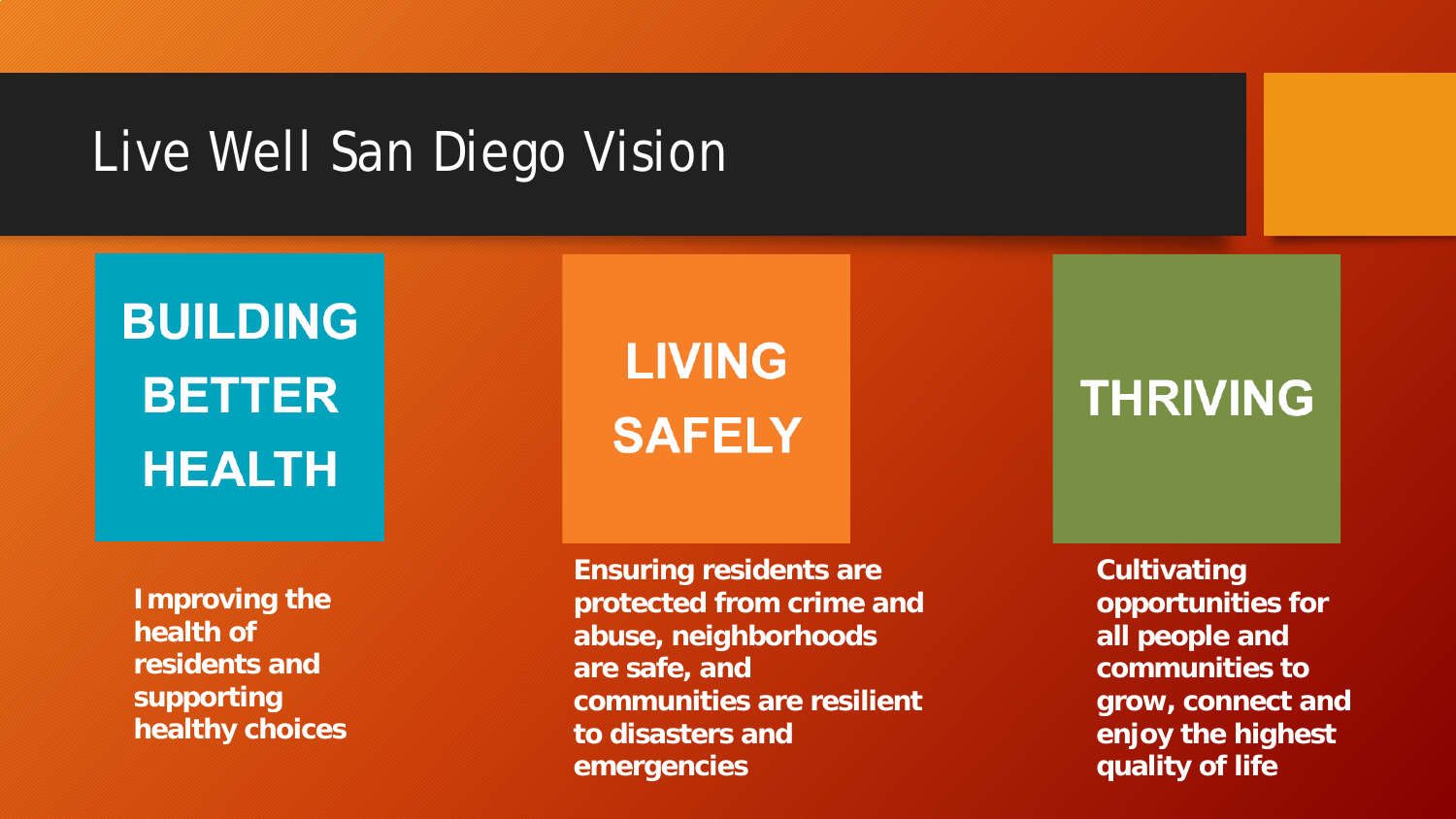#### **FIVE CRUCIAL SECTORS DETERMINANTS OF HEALTH A NEW OLD IDEA**



#### https://www.cdc.gov/nchs/healthy\_people/hp2020/hp2020\_midcourse\_review.htm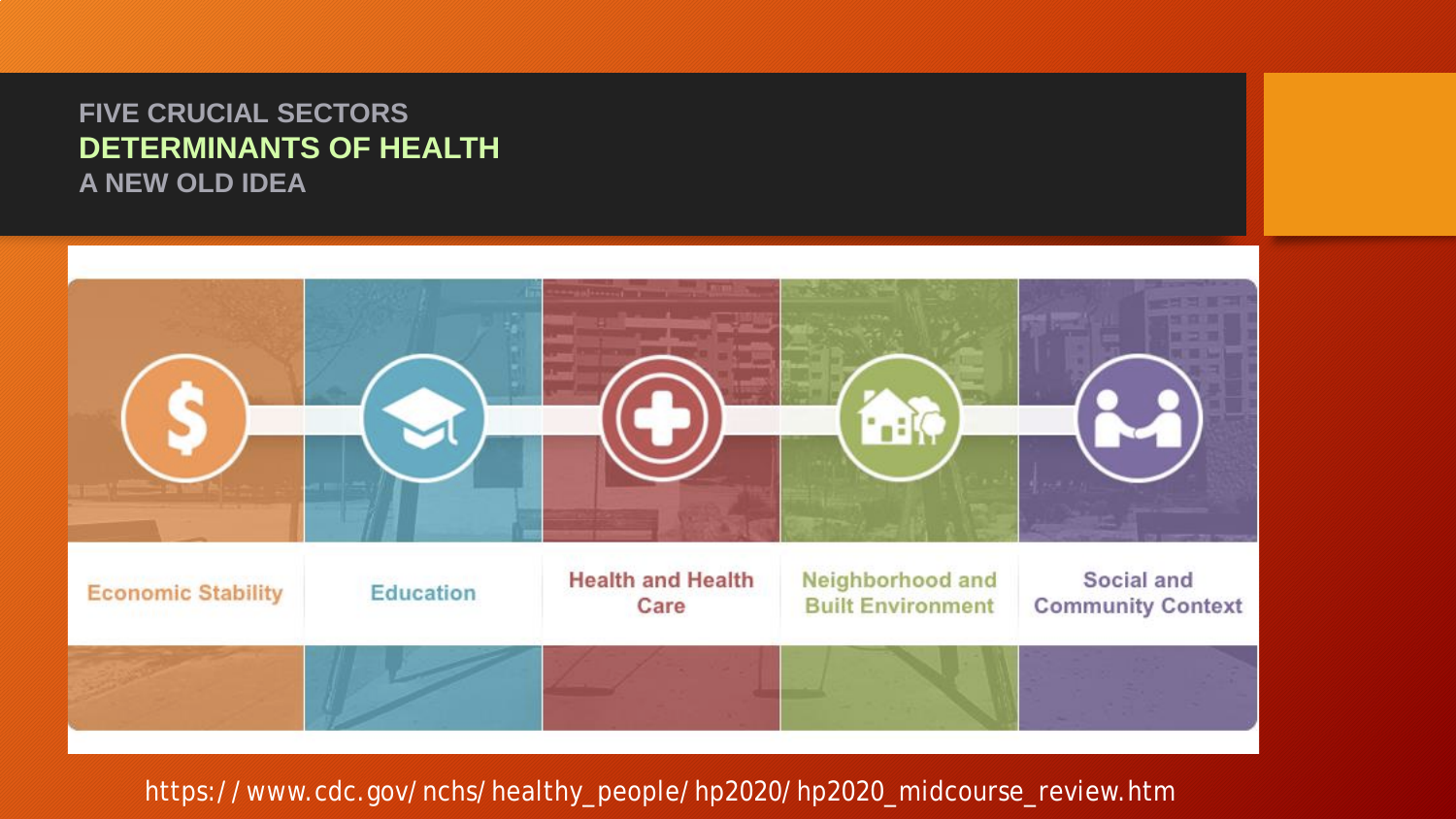### What we know about health

- Social Determinants are the basis for health outcomes and setting health disparities.
- Health is determined by where we live, work, learn and play
- Health outcomes can be improved when there is a focus on the population rather than the individual—the public health focus
- Investments in social determinants can reap benefits in improved health outcomes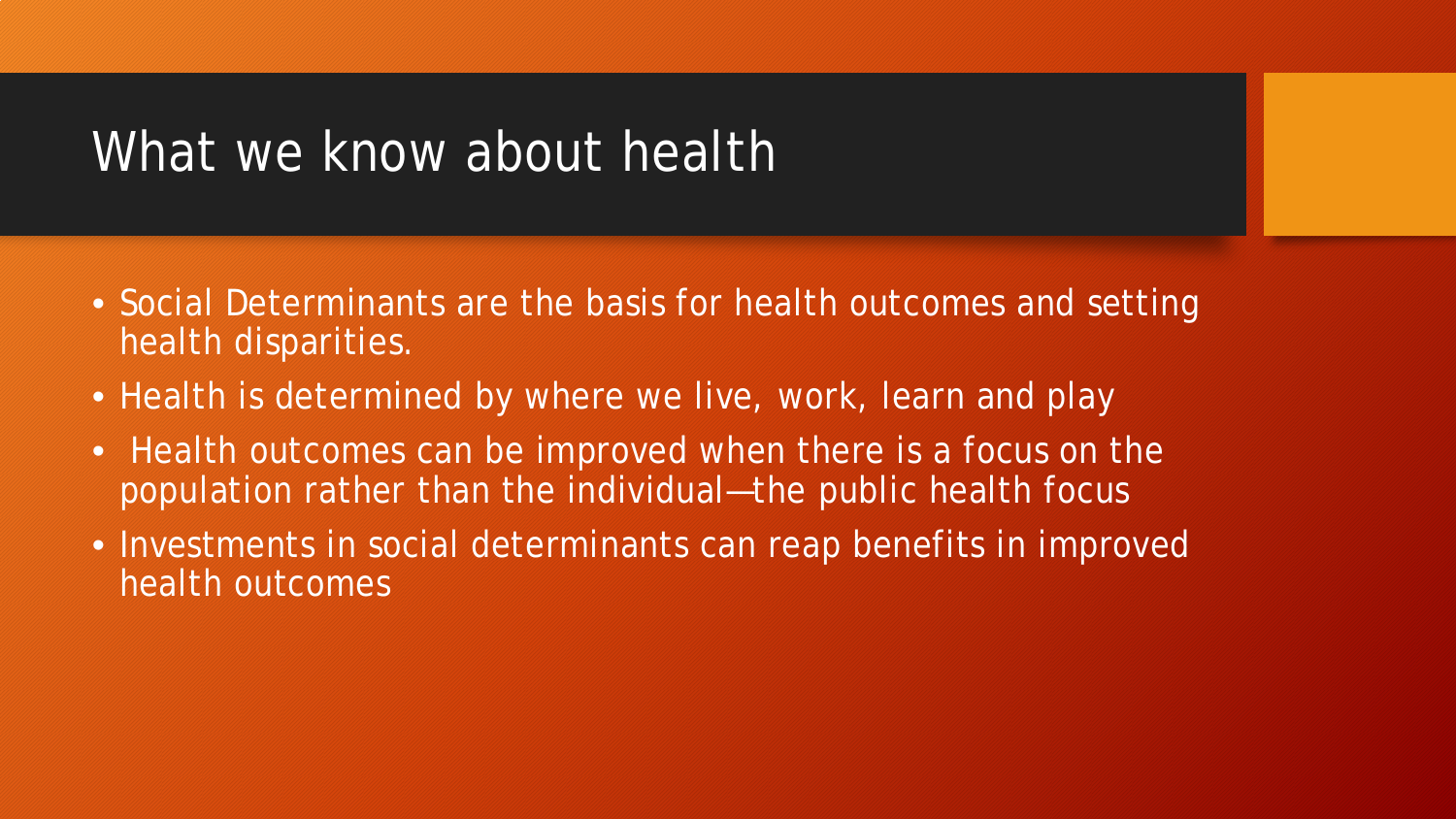### Understanding the correlates of crime

Examine the social determinants of crime within a neighborhood/community, e.g. income level education level environmental conditions social cohesion etc.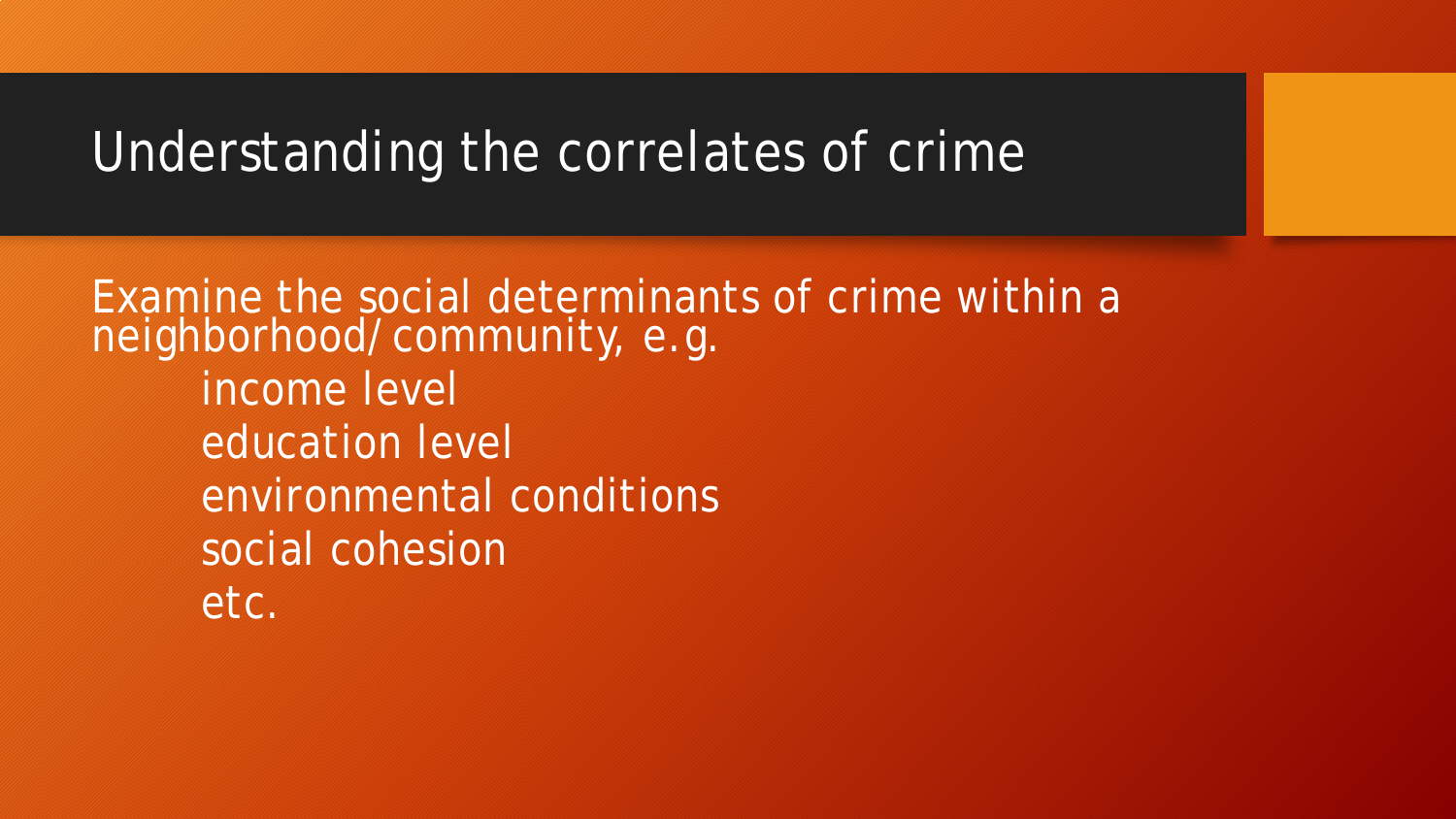### What comes from context

- Neighborhood/community-based policing strategies
- Collaboration with other sectors—education, social services
- Developing community trust in policing
- Co-producing crime prevention
- Alternatives to arrest and subsequent incarceration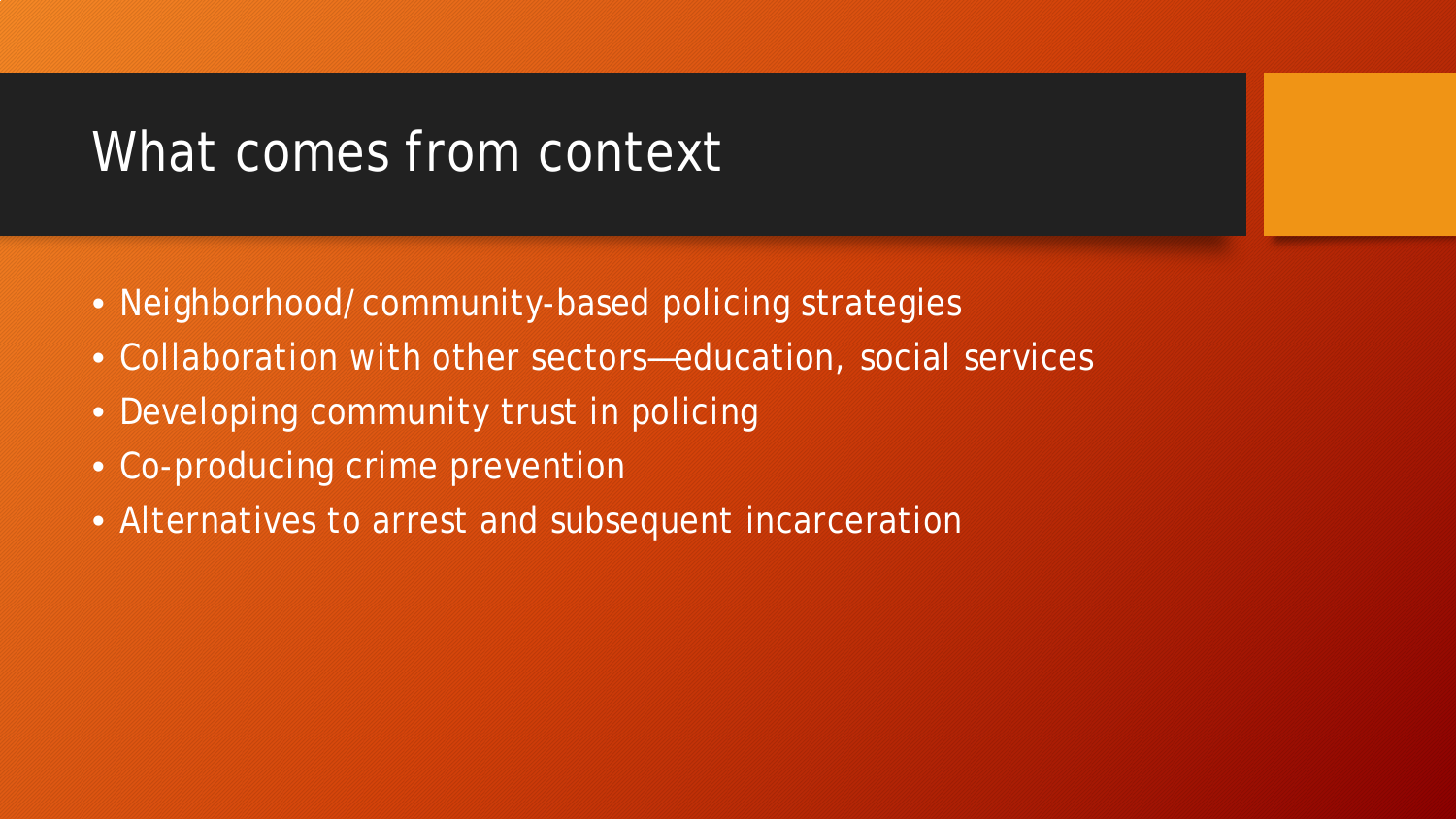### Advancements in context-based policing:

- The ability to disaggregate crime data
- The definition of neighborhoods
- Matching crime data to correlates
- Expanding place-based concepts and data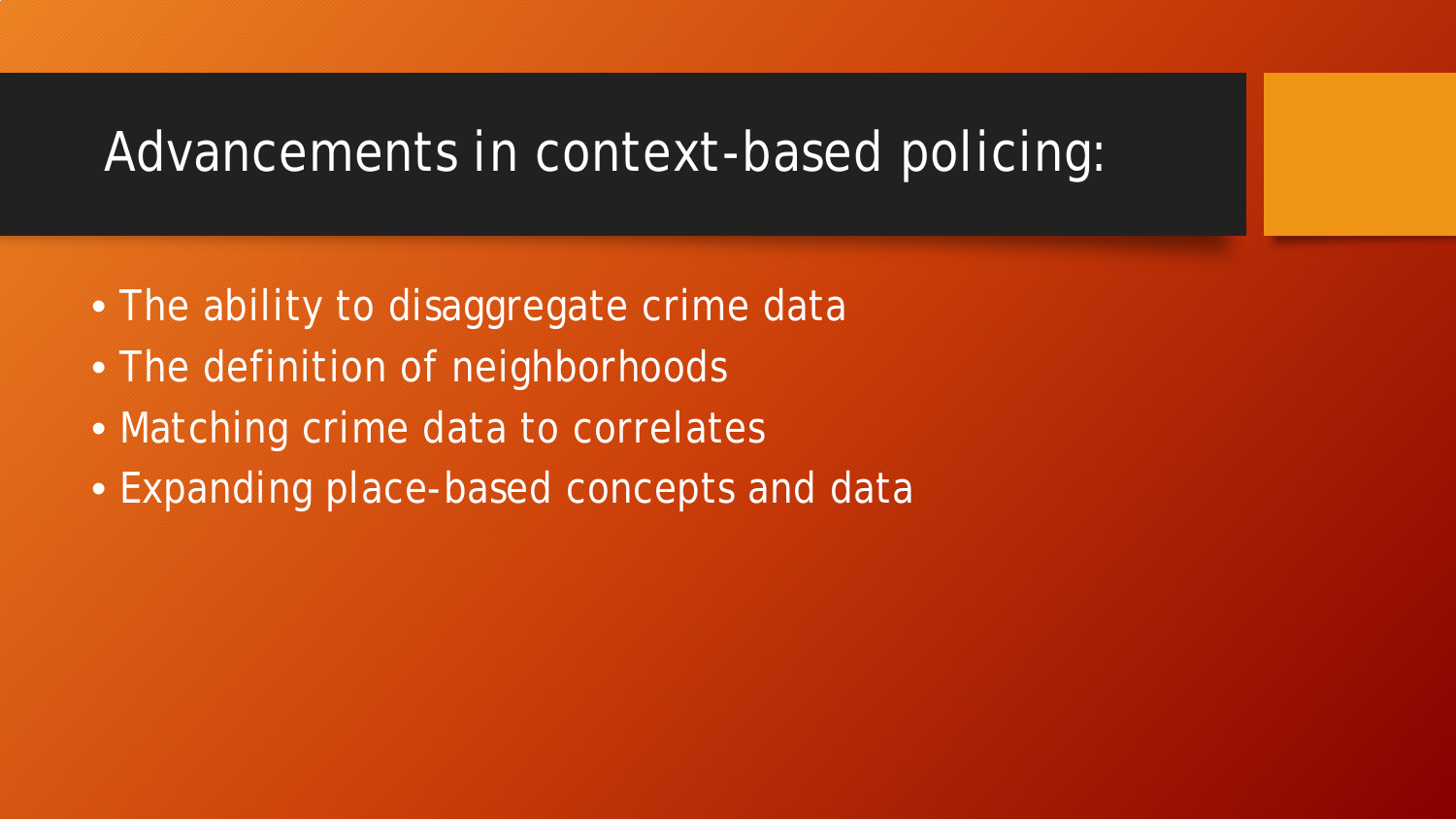### The time is right for NIBRS

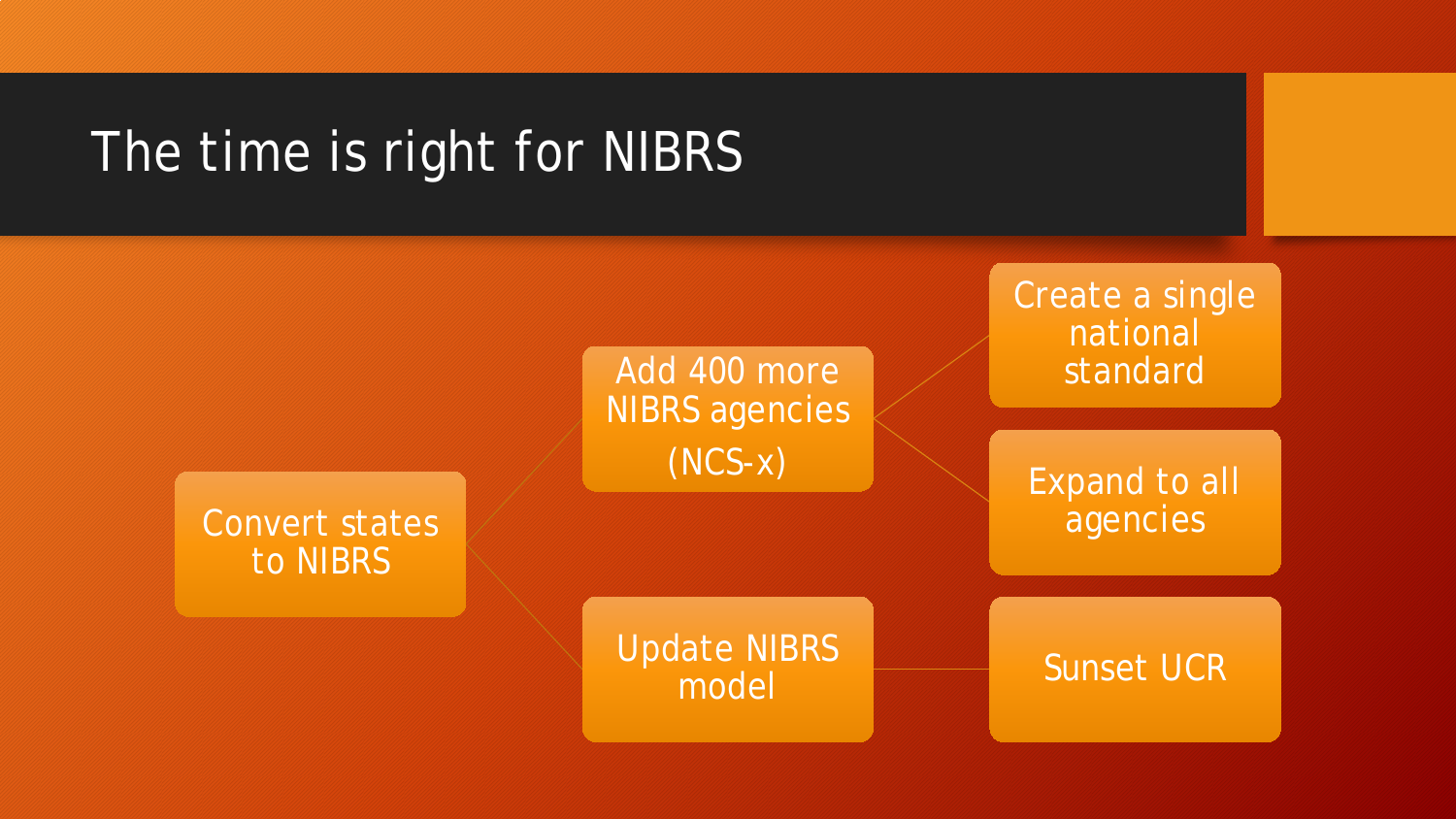# The day after tomorrow

A **New** Taxonomy

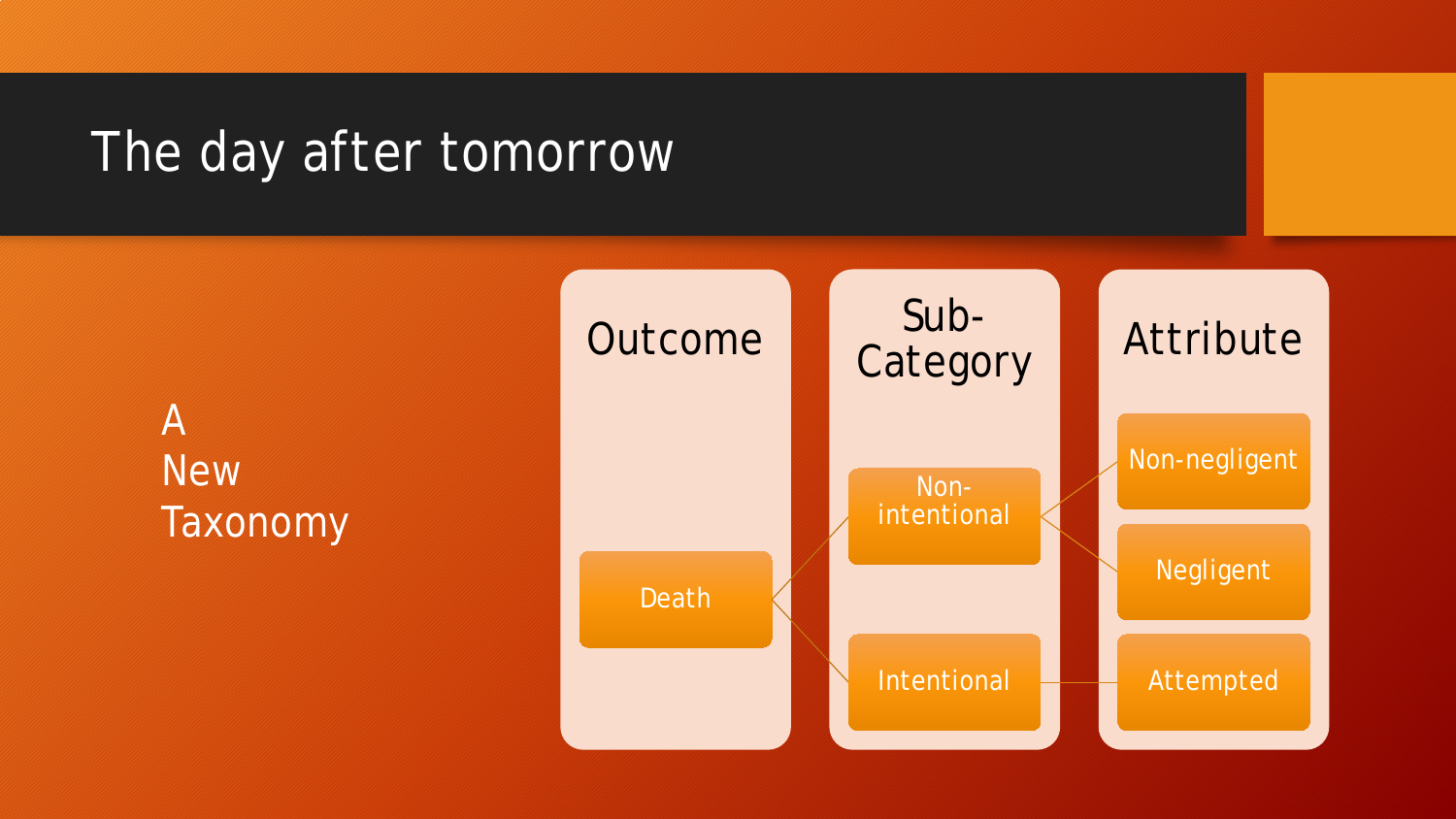# A new taxonomy of crime

- Acts leading to death or to intending to cause death
- Causing harm or intending to cause harm to the person
- Injurious acts of a sexual nature
- Acts of violence or threatened violence against a person that involve property
- Acts against property only
- Acts involving controlled substances
- Acts involving fraud, deception or corruption
- Acts against public safety and national security
- Acts against the natural environment or against animals
- Other criminal acts not otherwise classified

The National Academies SCIENCES-ENGINEERING-MEDICINE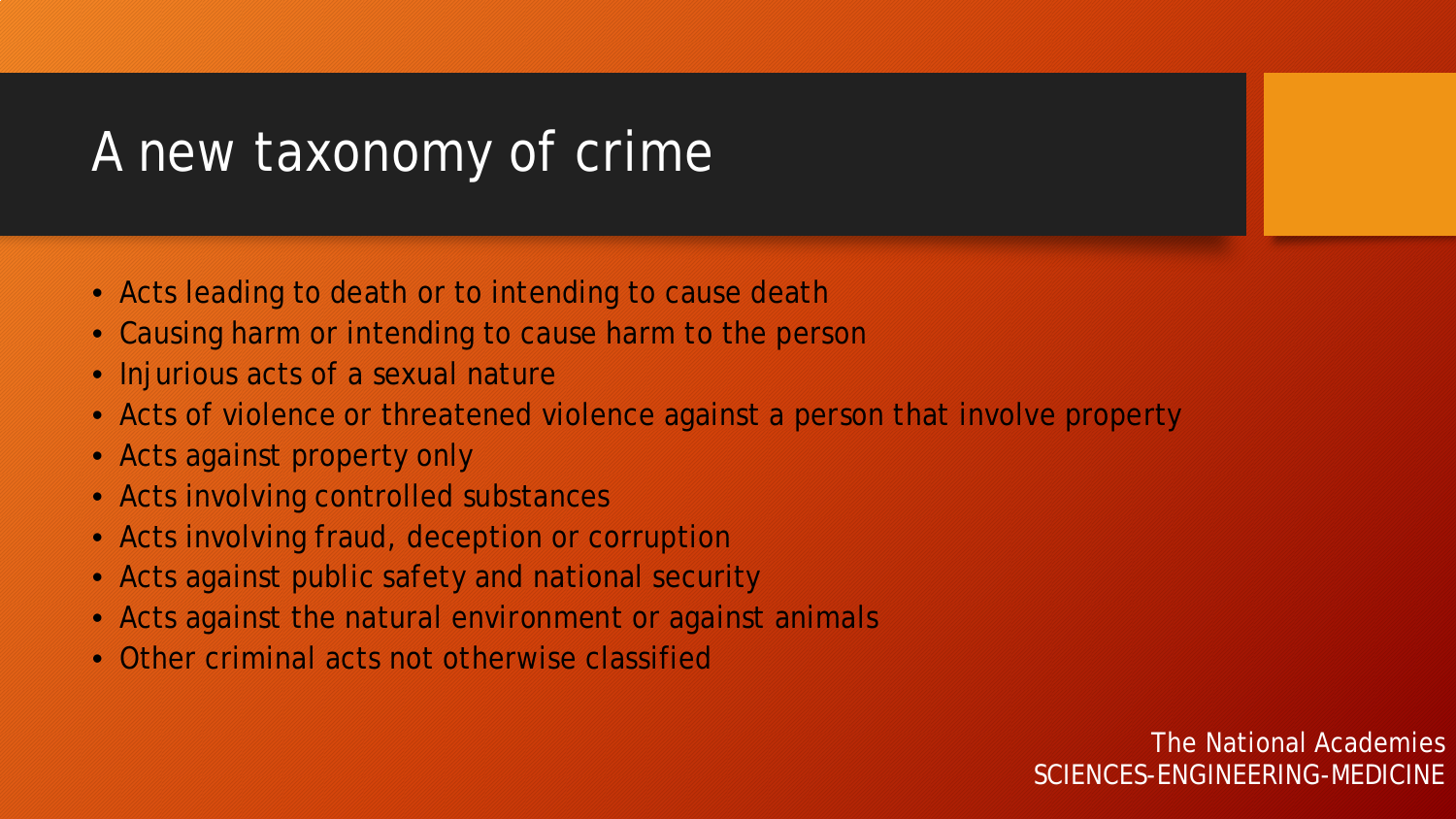# Where we must go (Opportunities)

- Shape resource allocation policies on evidence of improving wellness across places and neighborhoods
- Develop new models of collaboration across domains (health, social services, education, justice, etc.)
- Establish cross-domain IT interoperability and standards to share data that generates evidence
- Expand research to support evidence-based practices of collaboration and interoperability